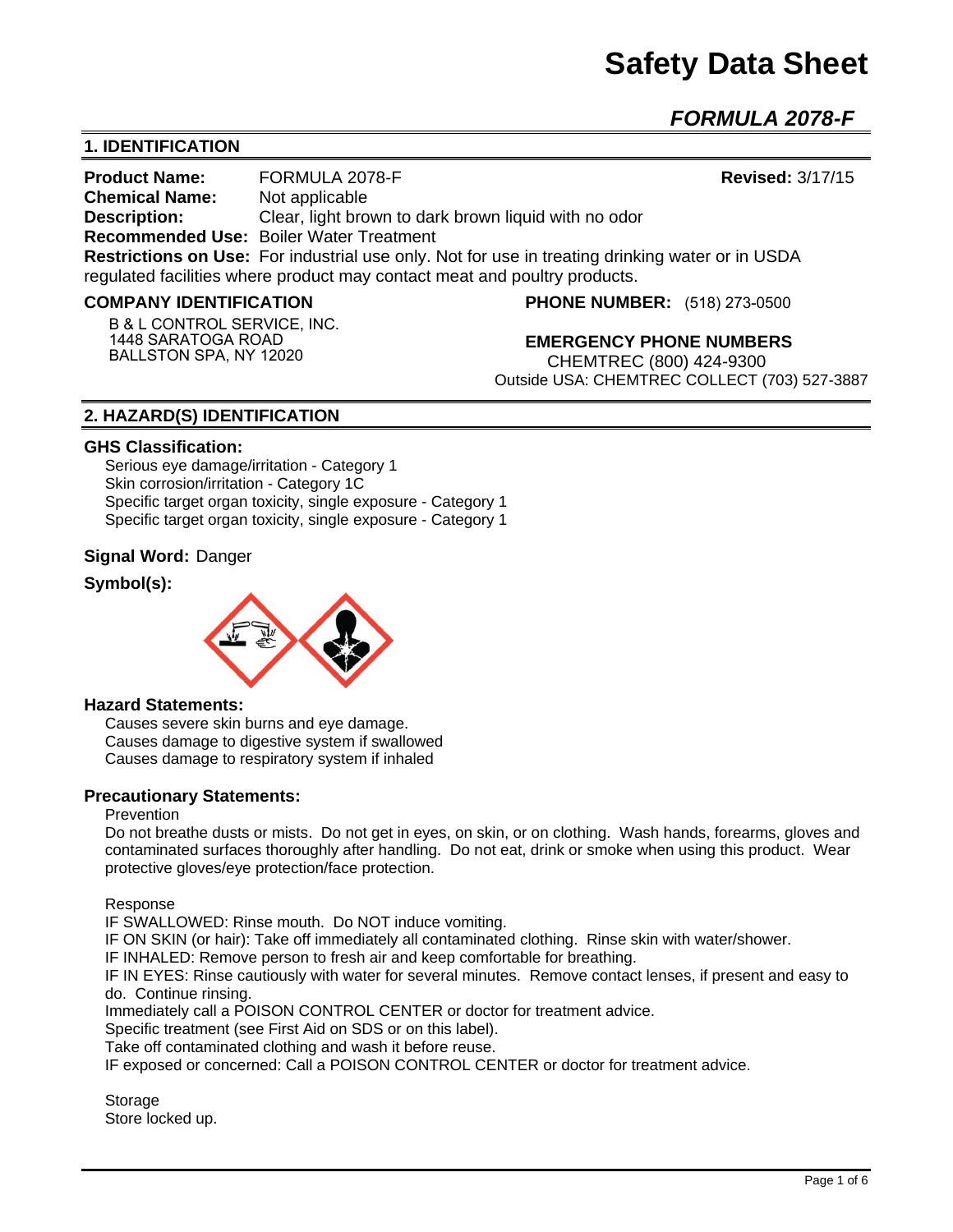Disposal

Dispose of contents/container in accordance with local, regional, national and international regulations.

## **Hazards Not Otherwise Classified:** None Known.

### **Percentages of Components with Unknown Acute Toxicity:**

 Dermal: 17% Inhalation: 17%

# **3. COMPOSITION / INFORMATION ON INGREDIENTS**

| <b>CHEMICAL INGREDIENTS</b> | <b>CAS NO.*</b> | PERCENT (%)** |
|-----------------------------|-----------------|---------------|
| SODIUM HYDROXIDE            | 1310-73-2       | $2\% - 8\%$   |
| SODIUM SULFITE              | 7757-83-7       | M             |
| SODIUM SULFATE              | 7757-82-6       | ட             |
| ACRYLATE COPOLYMER          | Proprietary     | M             |
| PHOSPHATE, HEXAMETA         | 10124-56-8      | M             |
| SODIUM LIGNOSULFONATE       | 8061-51-6       |               |

**Legend: L=<1%; M=1-10%; H=>10%**

**\* Exposure limit and regulatory information in Sections 8 & 15**

**\*\* Exact percentage is a trade secret. Concentration range is provided to assist users in providing appropriate protections.**

## **4. FIRST AID MEASURES**

- **Eye Contact:** Immediately flush eyes with a directed stream of cool, clear water for at least 30 minutes. Forcibly holding eyelids apart to ensure complete irrigation of all eye and lid tissues. Remove contact lenses, if present, after the first 5 minutes, then continue rinsing eye. Do not allow individual to rub their eyes. Get medical attention urgently, preferably from an ophthalmologist. Do not transport the victim until the recommended flushing period is completed, unless a portable emergency eye wash bottle is immediately available.
- **Skin Contact:** Immediately wash skin with soap and plenty of water while removing contaminated clothing, for at least 15-20 minutes. Call a poison control center or doctor for treatment advice. Do not take contaminated clothing home to be laundered. Shoes and other leather items which cannot be decontaminated should be disposed of properly. Suitable emergency safety shower facility should be immediately available.
- **Inhalation:** Remove victim to fresh air. If individual experiences nausea, headache, dizziness, has difficulty in breathing or is cyanotic, seek medical attention. If not breathing, give artificial respiration via a suitable mechanical device such as a bag and mask. Do not use mouth-to-mouth resuscitation.
- **Ingestion:** Do not induce vomiting. Rinse mouth with copious quantities of water first and get immediate medical attention. Drink several glasses of water. Never give anything by mouth to an unconscious person. If vomiting occurs, keep airways clear.
- **Note to Physician:** There is no specific antidote. Treatment of overexposure should be directed at the control of symptoms and the clinical condition of the patient. Aspiration may cause lung damage. Probable mucosal damage may contraindicate the use of gastric lavage.

# **Most Important Symptoms/Effects:**

- **Eye Contact:** May cause severe irritation or burns. Prolonged contact may cause irreversible damage and/or blindness.
- **Skin Contact:** Prolonged contact may cause irritation, rash or burns. Severity is generally determined by concentration of solution and duration of contact.
- **Inhalation:** Inhalation of vapor or mist can cause severe irritation of nose, throat, and lungs. May cause damage to the upper respiratory tract and lungs under severe conditions.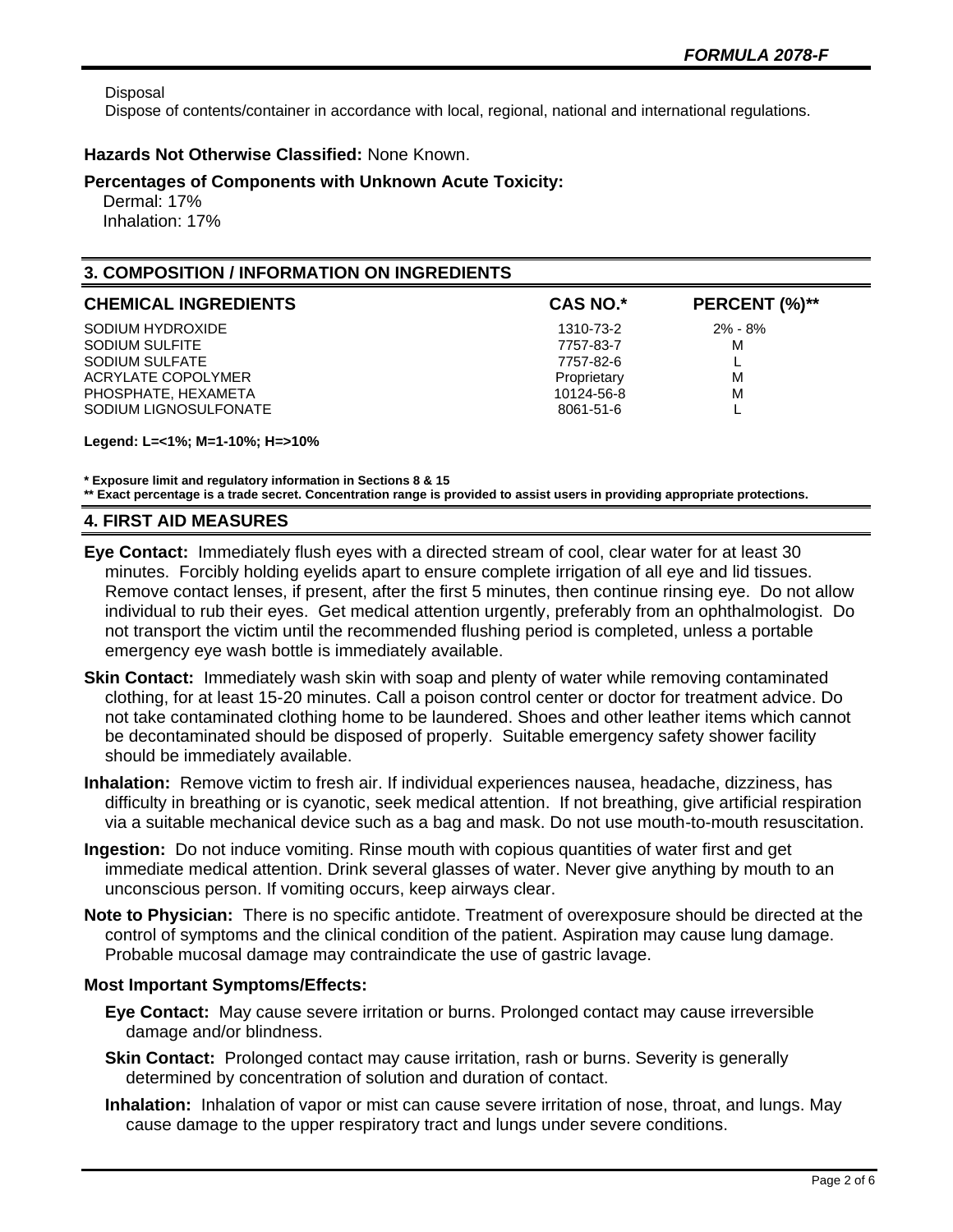**Ingestion:** May be toxic. May cause severe irritation or burns of the mouth, throat, and internal tissues resulting in possible nausea and/or vomiting. Large amounts can result in acute toxic effects which may be fatal.

**Indication of Immediate Medical Attention and Special Treatment, if Necessary:** Other than acute, none known. See section 11 for toxicological information.

## **5. FIRE FIGHTING MEASURES**

- **Suitable (and Unsuitable) Extinguishing Media:** Any media suitable for the surrounding fire.
- **Specific Hazards Arising from the Chemical:** Product is corrosive to eyes, skin, and respiratory system. Closed containers may rupture (due to buildup of pressure) when exposed to extreme heat. If evaporated to dryness, some product residuals may burn. Contact with some metals may generate explosive hydrogen gas. Thermal decomposition may release oxides of carbon, nitrogen, phosphorous and sulfur.

**Special Protective Equipment and Precautions for Fire-Fighters:** Wear self-contained breathing apparatus and full turn-out gear. Approach fire from upwind direction. If possible, move containers away from fire. Cool fire exposed containers with water spray. If containers rupture or leak, product may evolve irritating or toxic gas under extreme heat. Contain runoff.

# **6. ACCIDENTAL RELEASE MEASURES**

## **Spill Containment and Clean-up Instructions:**

Wear suitable protective equipment found in section 8. Small spills may be flushed with copious quantities of water, preferably to a sanitary sewer or waste treatment facility. Larger spills may be absorbed in sawdust or other absorbent and sweepings disposed of in an approved landfill. The area may then be flushed with copious quantities of water. Floor may be slippery; use care to avoid falling. Avoid release of this product into the environment to prevent contamination of soil, sewers, natural waterways and/or groundwater. See Section 12 for Ecological Information.

### **7. HANDLING AND STORAGE**

### **Handling and Storage:**

Store in a cool, dry, well ventilated area, between 10°C and 49°C. Keep containers tightly closed when not in use and follow all recommended safety precautions when handling the material. Keep out of sun and away from heat or open flame. Keep away from incompatible materials. See Section 10 for incompatible materials.

### **8. EXPOSURE CONTROL / PERSONAL PROTECTION**

**Engineering Controls:** General ventilation expected to be satisfactory

### **PERSONAL PROTECTION EQUIPMENT**

**Respiratory:** Not normally required unless product is openly handled in confined areas where high concentrations of vapor could occur. Where misting may occur, wear an OSHA/NIOSH approved (or equivalent) half-mask, dust/mist air purifying respirator. Air-purifying respirators should be equipped with organic vapor cartridges.

**Eyes and Face:** Chemical resistant goggles or face shield.

**Hands and Skin:** Chemical resistant rubber, neoprene latex or PVC

**Other Protective Equipment:** Eyewash station in area of use. Wear long sleeve shirt, long pants, and boots.

### **EXPOSURE GUIDELINES**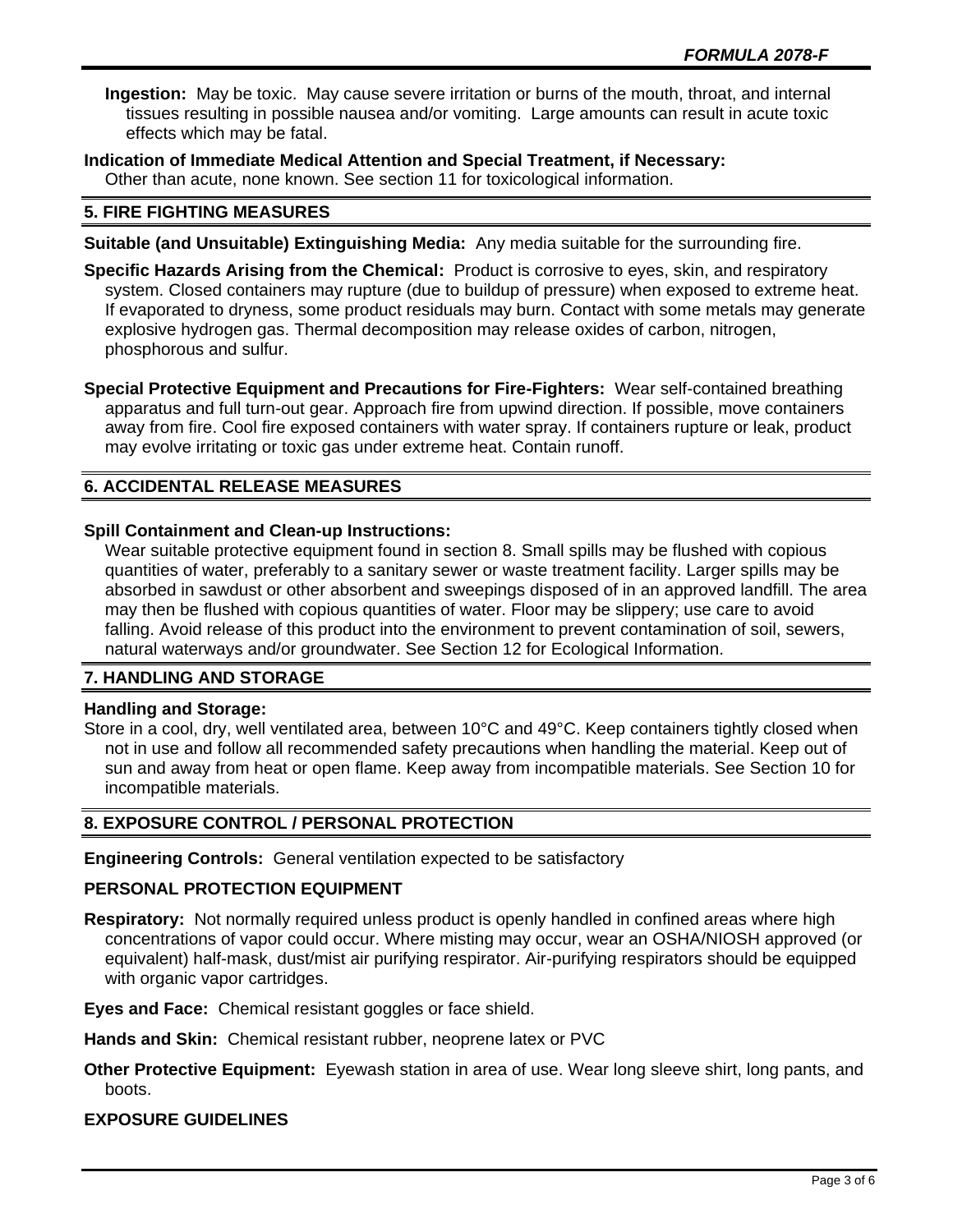# **Exposure Limits:**

**COMPONENT TLV** SODIUM HYDROXIDE 2mg/m<sup>3</sup>/15M

PHOSPHATE, HEXAMETA 10 mg/m<sup>3</sup> (inhalable) 8·hr TWA, 3 mg/m³ (respirable) 8·hr TWA

# **9. PHYSICAL AND CHEMICAL PROPERTIES**

| <b>Appearance and Odor:</b>         | Clear, light brown to dark brown liquid with no odor |                                        |                        |
|-------------------------------------|------------------------------------------------------|----------------------------------------|------------------------|
| <b>Odor Threshold:</b>              | N.D.                                                 | <b>Vapor Pressure:</b>                 | N.A.                   |
| pH (undiluted):                     | $13.0 - 13.5$                                        | <b>Vapor Density:</b>                  | <1                     |
| <b>Freeze Point:</b>                | $<$ 0°C (32°F)                                       | Specific Gravity(@22°C):               | $1.163 - 1.173$        |
| <b>Boiling Point:</b>               | $>100^{\circ}$ C (212°F)                             | <b>Solubility in Water:</b>            | Complete               |
| <b>Flash Point:</b>                 | None                                                 | <b>Partition Coefficient:</b>          | N.D. (n-octanol/water) |
|                                     |                                                      | <b>Auto-Ignition Temperature:</b>      | N.D.                   |
| <b>Evaporation Rate:</b>            | 1.0                                                  | <b>Decomposition Temperature: N.D.</b> |                        |
| Flammability (solid, gas): No       |                                                      | <b>Viscosity:</b>                      | N.D.                   |
| Flammable Limits in Air: LFL - N.A. |                                                      |                                        |                        |
|                                     | $UFL - N.A.$                                         |                                        |                        |

## **10. STABILITY AND REACTIVITY**

**Reactivity:** Not normally reactive at normal temperatures and pressure.

**Chemical Stability:** Stable under normal conditions

**Possibility of Hazardous Reactions:** Will not occur under normal conditions.

**Conditions to Avoid:** Avoid excessive heat, sparks or open flames.

**Incompatible Materials:** Concentrated acids or oxidizing agents.

**Hazardous Decomposition Products:** Thermal decomposition may release oxides of carbon, nitrogen, phosphorous and sulfur.

### **11. TOXICOLOGICAL INFORMATION**

**Ingestion Testing:** Rat, LD50: > 5,000 mg/kg\*

**Skin Testing:** None established for this product.

**Inhalation Testing:** None established for this product.

\*Calculated based on GHS acute toxicity formula.

### **CHRONIC TOXICITY DATA**

**Sensitization Testing:** None established for this product.

**Other Testing:** None established for this product.

**Routes of Exposure:** Eyes, Ingestion, Inhalation, Skin.

**Eye Contact:** May cause severe irritation or burns. Prolonged contact may cause irreversible damage and/or blindness.

**Skin Contact:** Prolonged contact may cause irritation, rash or burns. Severity is generally determined by concentration of solution and duration of contact.

**Inhalation:** Inhalation of vapor or mist can cause severe irritation of nose, throat, and lungs. May cause damage to the upper respiratory tract and lungs under severe conditions.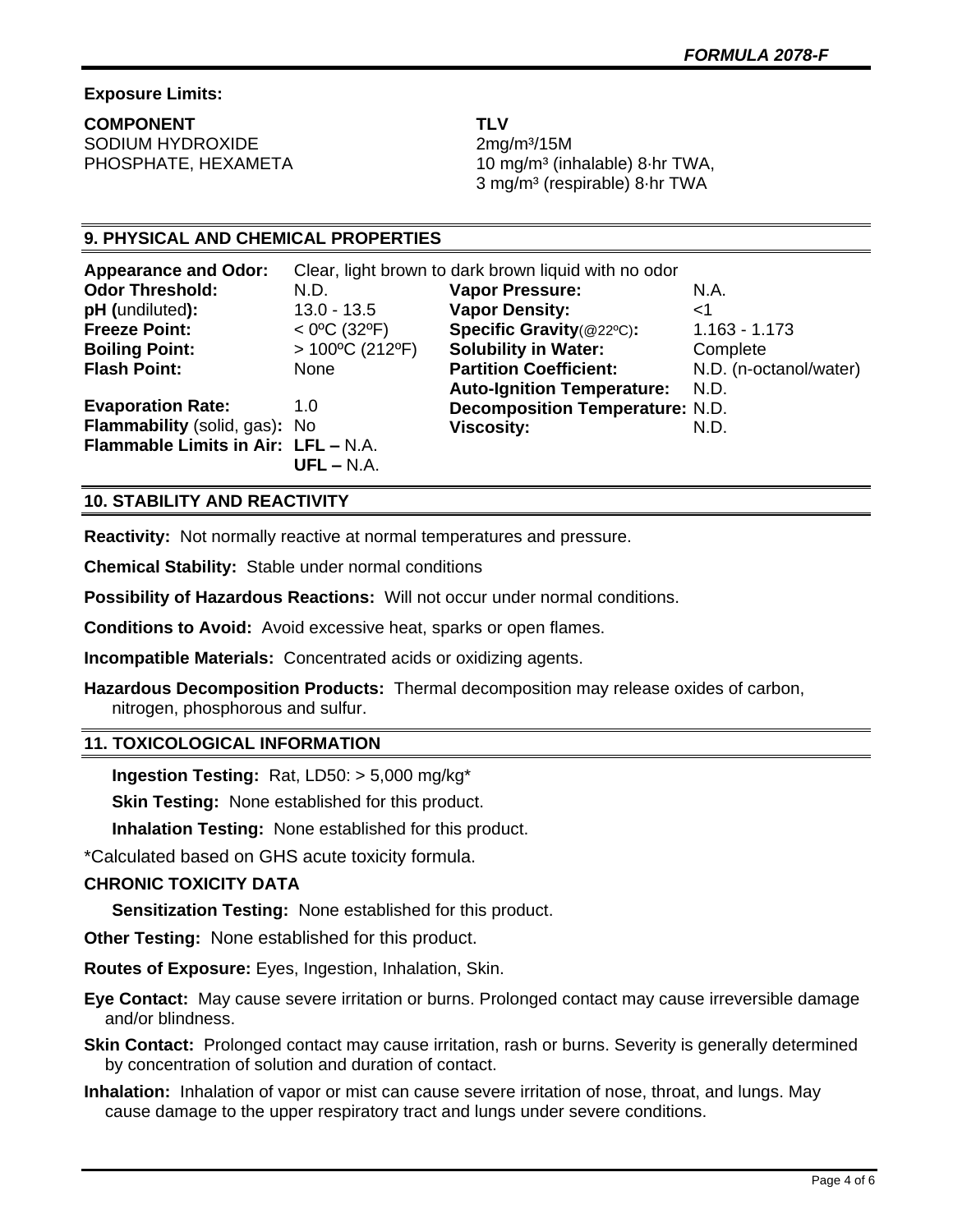**Ingestion:** May be toxic. May cause severe irritation or burns of the mouth, throat, and internal tissues resulting in possible nausea and/or vomiting. Large amounts can result in acute toxic effects which may be fatal.

**Medical Conditions Aggravated by Exposure:** None known.

**Chronic Effects from Repeated Overexposure:** Other than short term effects, none established.

# **12. ECOLOGICAL INFORMATION**

#### **Aquatic Toxicity Data:**

 Invertebrate: Daphnia magna, EC50/48hr: 869 mg/l\* Fish: Rainbow trout, LC50/96hr: > 1,000 mg/l\* \*Calculated based on GHS acute aquatic toxicity formula.

**Product Fate Data:** None established for this product.

**Biodegradation Data:** None established for this product.

#### **13. DISPOSAL CONSIDERATIONS**

**Waste Disposal:** Dispose of in accordance with local, regional, national and international regulations. Contact the Hazardous Waste representative at the nearest EPA Regional Office for guidance. Container Disposal: Triple rinse container (or equivalent) promptly after emptying and offer for reconditioning if appropriate. Empty the rinsate into application equipment or a mix tank or store rinsate for later use or disposal.

### **14. TRANSPORT INFORMATION**

# **US DEPARTMENT OF TRANSPORTATION (DOT) INFORMATION**

**UN/NA ID Number:** UN3266 **Proper Shipping Name:** CORROSIVE LIQUID, BASIC, INORGANIC, N.O.S. (CONTAINS SODIUM HYDROXIDE) **Hazard Class:** 8 **Packing Group:** PGII

**VESSEL TRANSPORT (IMO/IMDG) UN/NA ID Number:** UN3266 **Proper Shipping Name:** CORROSIVE LIQUID, BASIC, INORGANIC, N.O.S. (CONTAINS SODIUM HYDROXIDE) **Hazard Class:** 8 **Packing Group:** PGII **Marine Pollutant:** No

### **15. REGULATORY INFORMATION**

### **US FEDERAL REGULATIONS**

**TSCA:** All ingredients listed or exempt from listing. **CERCLA and/or SARA RQ:**  Reportable Quantity: SODIUM HYDROXIDE (CAS#1310-73-2) - 1000lbs. (455 kg) **SARA Section 302 Hazard Class:** No ingredients listed in this section. **SARA Section 311/312 Chemicals:**  Acute Health Hazard: Yes Chronic Health Hazard: No Fire Hazard: No Sudden Release of Pressure Hazard: No Reactive Hazard: No